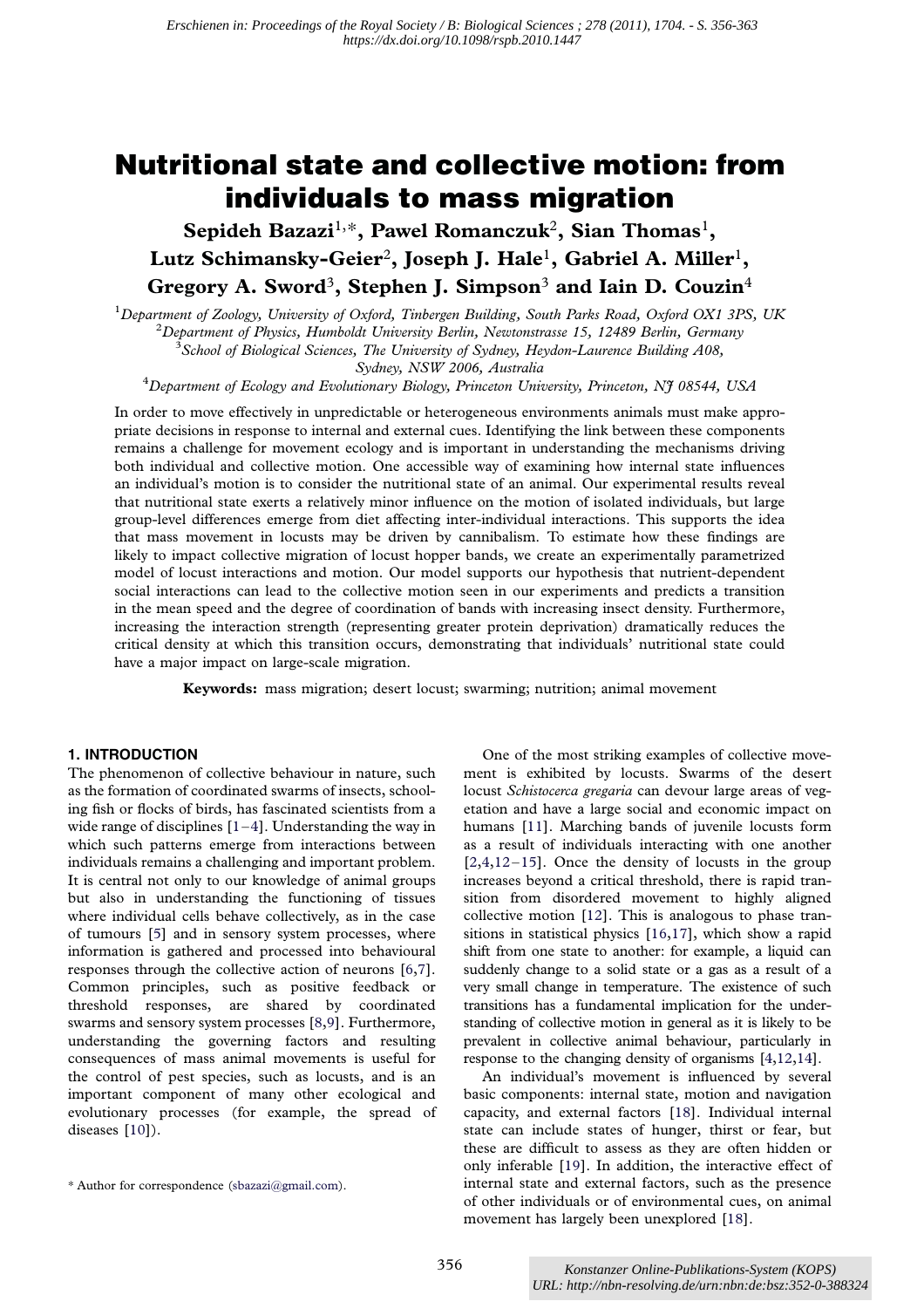One accessible way of examining how internal state influences an individual's motion is to consider the nutritional state of an animal. Nutritional state, notably protein and carbohydrate status, plays an important role in individual locust behaviour (for example, in their foraging patterns [20]) and has been suggested to affect mass migration in the Mormon cricket, Anabrus simplex [21]. The state of protein deprivation in particular affects the probability of individual crickets moving and cannibalizing, with salt deprivation also having an effect on cannibalism [21].

Cannibalism has also been shown to play an important role in the onset and maintenance of collective motion in locusts [22]. Individuals move in order to reduce their own risk of being cannibalized and in doing so are likely to contact conspecifics, leading to an auto-catalytic process where cannibalism drives the marching behaviour [22]. Romanczuk et al. [15] developed a model of swarming to demonstrate that such interactions can account for the long-range order (alignment) of individuals within a group. In this model, individuals have varying velocities and show increased movement away when approached from behind (or 'escape behaviour') and attraction to those ahead (or 'pursuit behaviour'), and hence coordinated group motion does not necessarily rely on explicit alignment among near neighbours.

Here we take an integrated experimental and theoretical approach in order to investigate how the internal state of animals and social interactions lead to collective motion. We carry out an experimental investigation to explore how the internal state—in particular the nutritional state—of an individual locust affects its motion. We then consider the interactive effects of internal state and external factors, namely social cues from conspecifics, on individual motion. Under highly controlled laboratory conditions, we provide locusts with one of three artificial diets for 48 h: a high-protein, low-carbohydrate diet; a balanced diet with equal parts of protein and carbohydrate; and a low-protein, high-carbohydrate diet. We then examine the movement of individuals in an experimental arena when alone (in 'single locust experiments') or with other individuals (in 'group experiments').

Animal movement is often not a continuous state of motion but instead consists of punctuations in locomotion with random fluctuations of movement variables, such as displacements, reorientations and pausing bouts [23,24]. The role of stochasticity in animal movements has only recently been considered to have an adaptive role, particularly in animal foraging strategies [23,25,26]. We use the probabilistic nature of movement to both gain insight into our experimental data and to develop a model of individual and collective motion using an individual-based approach, parametrized by our single locust experimental results (for details see §5). We incorporate the intermittent ('stop and go') nature of animal movement, and selective attraction and repulsion interactions between individuals, to reflect various social interaction strengths that we suggest may result from different nutritional states based on our experimental results. Such social interactions lead to collective motion and, using our model, we reveal how changes in the strength of these interactions are likely to change the critical point at which collective migration occurs. These findings demonstrate how individual internal state can have a major impact on large-scale collective motion.



Figure 1. The mean speed of a locust when alone. (a) The time series showing the mean speed  $\rm (cm~s^{-1})$  of a locust when alone in the arena for each of the diet treatments: high protein (red), balanced (black) and low protein (blue). Thirty experimental trials were carried out for each treatment. Error bars show  $\pm$  one s.d. (b–e) The frequency distributions for the mean speed  $(\text{cm s}^{-1})$  of a locust fed on each diet calculated over different two-minute time-windows during the experiment: (b)  $8-10$  min, (c)  $58-60$  min, (d)  $238 - 240$  min and (e)  $478 - 480$  min, illustrating how the speeds of individuals fed on different diets change over time.

## 2. EXPERIMENTAL RESULTS

## (a) The role of diet on locust motion when alone

To examine the motion of locusts, we consider the mean speed of moving locusts and the proportion of time spent moving by individuals (where moving is defined as a speed greater than  $1.5 \text{ cm s}^{-1}$  [12,22]). There is no significant effect of diet on the mean speed of an individual in single locust experiments (figure 1; linear mixed-effects model (LME):  $F_{2,87} = 1.013$ ,  $p = 0.3674$ ). Diet also shows no significant influence on the proportion of time spent moving by an individual (electronic supplementary material, figure S1a; LME:  $F_{2.87} = 0.641$ ,  $p = 0.5293$ .

As the experiment progresses, the mean speed of a locust increases (figure 1a) and no difference between different diets is observed (figure  $1b-e$ ). While time does not have a significant effect on the mean speed of an individual within a 2 h time scale, either at the beginning or end of the experiment (figure 1; LME:  $F_{1,909}$  = 0.492,  $p = 0.483$ , nor the proportion of time spent moving by an individual (electronic supplementary material, figure S1a; LME:  $F_{1,987} = 0.027$ ,  $p = 0.869$ ), it does have a significant effect on the mean speed and the proportion of time spent moving over a larger time scale, when comparing the first and last 2 h of the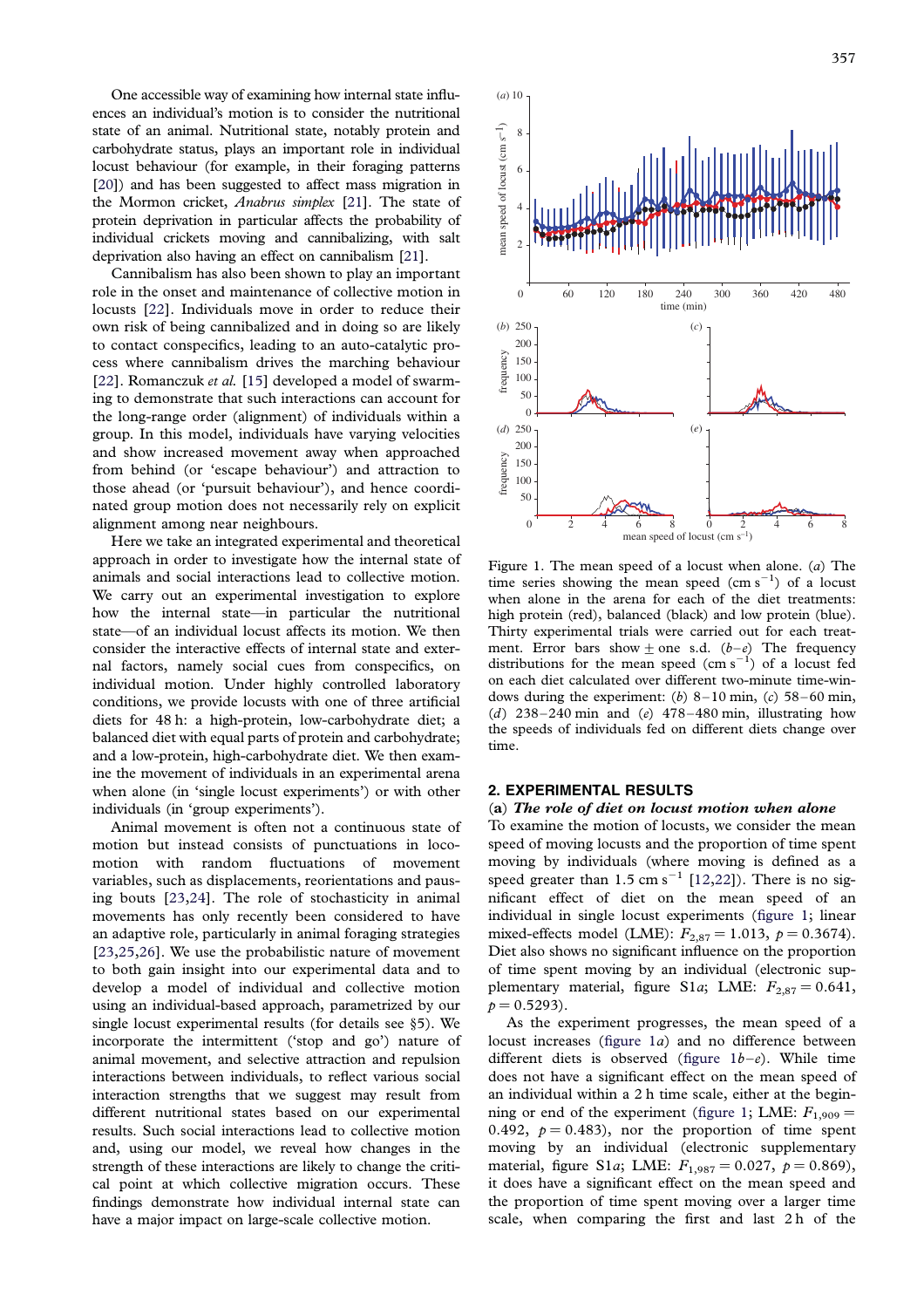

Figure 2. The mean speed of a locust when in a group. (a) The time series showing the mean speed  $\text{cm s}^{-1}$  $'$ ) of a locust when in a group of individuals fed on different diet treatments: high protein (red), balanced (black) and low protein (blue). Thirty experimental trials were carried out for each treatment. Error bars show  $\pm$  one s.d. (b–e) The frequency distributions for the mean speed (cm  $s^{-1}$ ) of a locust in a group fed on different diets calculated over two-minute time-windows at different points during the experiment:  $(b)$ 8–10 min, (c) 58–60 min, (d) 238–240 min and (e)  $478$ – 480 min, illustrating how the speeds of individuals fed on different diets change over time.

experiment (figure 1; LME:  $F_{1,909} = 438.827$ ,  $p <$ 0.0001 and the electronic supplementary material, figure S1*a*; LME:  $F_{1,987} = 379.30, p < 0.0001,$ respectively).

(b) The role of diet on locust motion when in groups When in groups, individuals fed on a low-protein diet move approximately 40 per cent faster than those on a high-protein diet (figure 2). A balanced diet shows speed levels intermediate to low- and high-protein diets. The effect of diet on the mean speed of individuals and the proportion of moving locusts when in groups is different between the first and last 2 h of the experiment (figure 2; LME:  $F_{1, 985} = 5.802$ ,  $p < 0.005$  and the electronic supplementary material, figure S1b; LME:  $F_{1,985}$  = 22.449,  $p < 0.0001$ , respectively). Furthermore, when we examine single locust and group experiments together, the effect of diet on the mean speed of individuals is dependent on whether the locust is alone or in a group (electronic supplementary material, figure S2; LME:  $F_{2,174} = 3.663, p = 0.0276$ .

Similarly time shows a significant effect on the mean speed of individuals and the proportion of moving locusts

within groups within a 2 h time period. This changes between the first and last 2 h of the experiment, resulting in a significant interactive relationship (figure 2; LME:  $F_{1,985} = 54.782$ ,  $p < 0.0001$  and the electronic supplementary material, figure S1b; LME:  $F_{1,985} = 30.158$ ,  $p < 0.0001$ , respectively). At the end of the experiment, the mean proportion of moving locusts for all diets reaches an asymptote at values between 0.5 and 0.7 (electronic supplementary material, figure S1b).

## 3. MODEL

#### (a) Model description

In order to explore the influence of nutritional state on the onset of large-scale migration in locust swarms, we extend Romanczuk et al.'s [15] model of collective motion, where individuals have selective repulsion and attraction interactions from escape and pursuit behaviour, respectively. This was an abstract model of swarming and thus unsuitable for direct comparison with our data, lacking key features such as biologically derived motion characteristics.

Here, we present a model motivated by our experimental results in order to help explain and make predictions about the real system. We employ a generic stochastic model that incorporates the intermittent movement dynamics observed in locust behaviour (see electronic supplementary material, figure S3a) by considering individuals to be in one of two kinematic states: a moving state and a non-moving state, with stochastic transitions between them (see §5 for details). Individuals in the moving state move actively with speed  $\nu$  and orientation  $\varphi$ , which both fluctuate owing to social interactions or noise (representing such intrinsic stochasticity as is inherent in sensory and locomotory circuits, as well as that resulting from environmental factors).

Furthermore, in our model, individuals have varying diet-dependent social interaction strengths (movement towards, or away from, other individuals). Locusts themselves are a source of protein to other locusts [22] and thus protein-deprived individuals are predicted to show a greater interaction strength (increased escape or pursuit behaviour) than are protein-replete insects.

We have previously shown that the contact and/or sight of others' approach from behind strongly influences a locust's propensity to move [22]. Therefore in our model, we consider an escape-dominated social response to other individuals within a finite sensory range. Note that a single parameter (the interaction strength,  $\chi$ ) controls how individual insects change their speed and direction of motion in response to their neighbours. Low  $\chi$  values, which correspond to a weak impact of social interactions on individual movement dynamics, are associated with low protein deprivation, whereas large  $\chi$  values, leading to a strong and fast response to other individuals, are identified with large protein deprivation. The parameters of the model, excluding the interaction strength  $\chi$ , were chosen according to the single locust experimental results (see §5 for details).

## (b) Comparison with experimental data and estimation of the interaction strength  $(y)$

As described above, different nutritional conditions have a minor influence on individual speed dynamics in the absence of social interactions. We test the hypothesis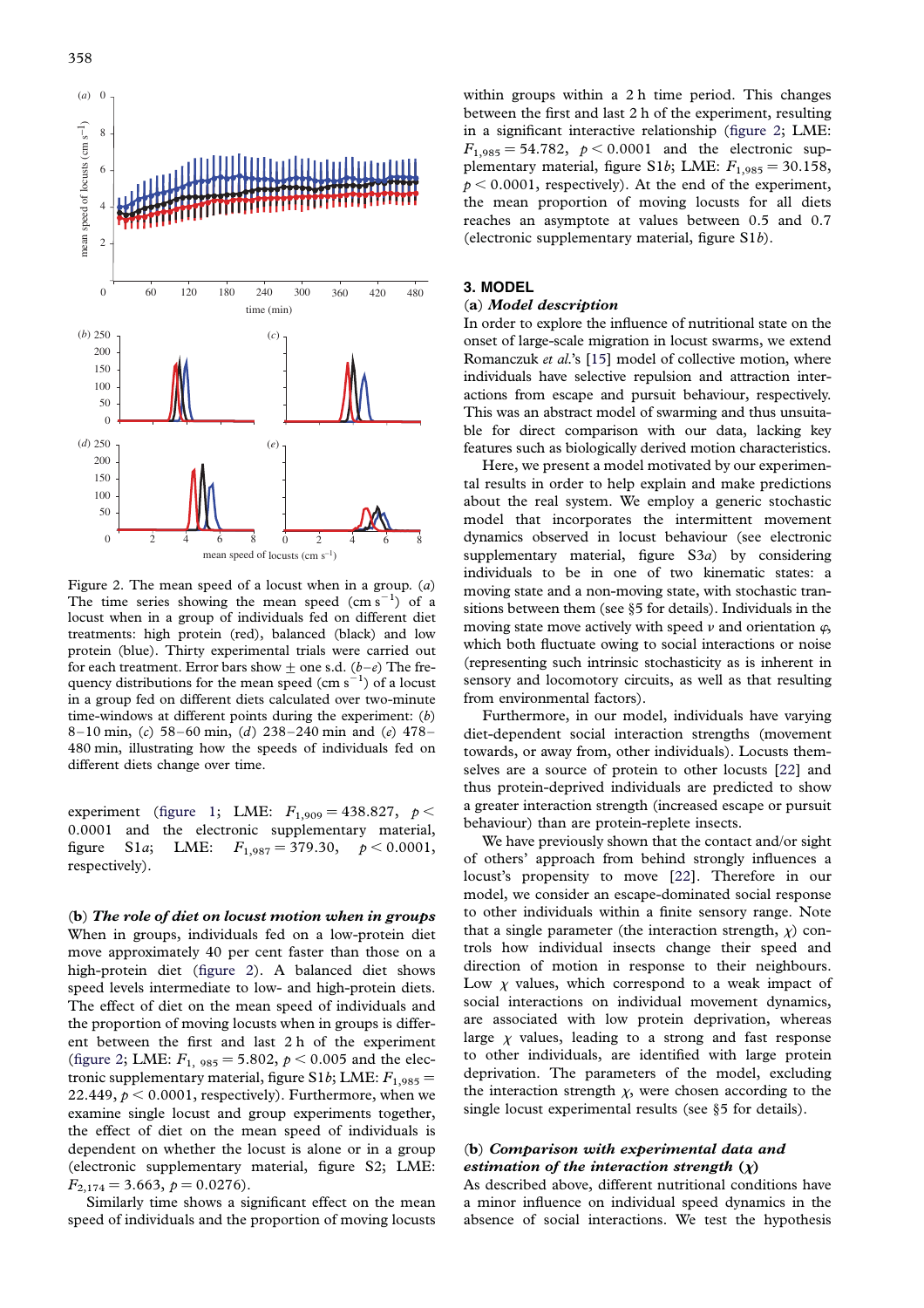

Figure 3. (a) Probability speed distributions of individuals for different diets (red: high protein; black: balanced; blue: low protein) obtained from experiments for  $t > 300$  min and (b) from simulations for different response strengths (red:  $\chi_{\text{high}} =$ 4.0; black:  $\chi_{\text{balanced}} = 8.0$ ; blue:  $\chi_{\text{low}} = 12.0$ ). The probability speed distribution is the frequency of the different speeds (histogram) normalized by the total number of speed measurements. The dashed line represents  $v = 1.5$  cm s<sup>-1</sup>. The insets show the corresponding probability speed distributions of only moving individuals (which we define as  $v > 1.5$  cm s<sup>-1</sup>).

that the relatively major increase in the speed of individuals in the group experiments for different nutritional conditions (figure 2) originates from diet-dependent social interaction strengths.

First we obtained the mean speed  $\langle v \rangle_{\rho}$  of moving individuals (those with speeds greater than  $1.5 \text{ cm s}^{-1}$ ) from our group experiments for different diets (figure 3a):

$$
\langle\langle\nu\rangle\rangle_{g(\text{high})} = 5.98 \text{ cm s}^{-1}, \quad \langle\langle\nu\rangle\rangle_{g(\text{balanced})} = 6.74 \text{ cm s}^{-1},
$$
  

$$
\langle\langle\nu\rangle\rangle_{g(\text{low})} = 7.28 \text{ cm s}^{-1}.
$$

Here  $\langle \langle \rangle \rangle$  denotes the average for all individuals and for all times in the experiment (temporal average).

We then performed simulations for different values of the interaction strength,  $\chi$  (for visualizations of the model see electronic supplementary material). All model calculations were performed with constant interaction strengths (representing the constant nutritional conditions found in our experimental treatments); thus, the interaction strength does not change in each model run. The mean speeds of individuals from simulations increase with increasing interaction strength  $\chi$ (figure 3b). To estimate interaction strengths that correspond to the different diets, we select the values of  $\chi$ that yield individual mean speeds in agreement with the experimental results, up to a relative error of 1 per cent  $(|\langle v \rangle_{\text{exp}} - \langle v \rangle_{\text{sim}})/\langle v \rangle_{\text{exp}} < 0.01$ ). For the simulation parameters used (see §5) these interaction strengths are:  $\chi_{\text{high}} = 4$ ,  $\chi_{\text{balanced}} = 8$ ,  $\chi_{\text{low}} = 12$ .

A comparison of the probability speed distributions from experiments and simulations shows the same qualitative shape with a large peak at  $v = 0$  and a second maximum at  $v = 5-10$  cm s<sup>-1</sup> (figure 3). Furthermore an increase in the interaction strength  $\chi$  leads to a shift of the second maxima, also observed in experiments with increasing protein deprivation (figure 3a). The quantitative differences between the simulation and experimental distributions, in particular the different peak heights of the maximum, are due to the deviations at small speeds  $(\nu = 0.5 - 2 \text{ cm s}^{-1})$ . The discontinuous shape of the distributions obtained from simulations

originates from the discrete formulation of the model, whereas the smoothness of the experimental curves can be due to errors (from noisy position recordings) in measuring the speed of individuals.

## (c) Estimating the impact of diet on collective migration

If our estimates of the social interaction strength  $\chi$  are indeed associated with the respective diets, it is possible to use the model to estimate the impact of the different diets on the onset of collective migration by varying the density for the corresponding interaction strengths. The density was varied for different interaction strengths by keeping the number of particles constant  $(N = 576)$  and changing the size of the simulation domain L.

The onset of collective motion was measured using the global migration speed U and the corresponding order parameter  $\Phi$ , where  $\Phi = 0$  represents fully disordered motion and  $\Phi = 1$  represents perfect alignment (collective motion):

$$
\langle U \rangle = \left\langle \frac{1}{N} \left| \sum_{i=1}^{N} \vec{v}_i \right| \right\rangle \tag{3.1}
$$

and

$$
\langle \Phi \rangle = \left\langle \frac{\left| \sum_{i=1}^{N} \vec{v}_i \right|}{\sum_{i=1}^{N} |\vec{v}_i|} \right\rangle. \tag{3.2}
$$

Here  $\langle \rangle$  represents an average over 10 independent simulations each running for 2000 s after the system reached a stationary state.

The simulations suggest that the mean speed (figure  $4a$ ) and order parameter (figure  $4b$ ) as a function of density are strongly dependent on the interaction strength. An increase in density results in an increase in both the mean speed and order parameter for all interaction strengths. We define the critical density  $\rho_c$  for the onset of collective motion where the order parameter passes the value 0.5. For the parameter set used, the critical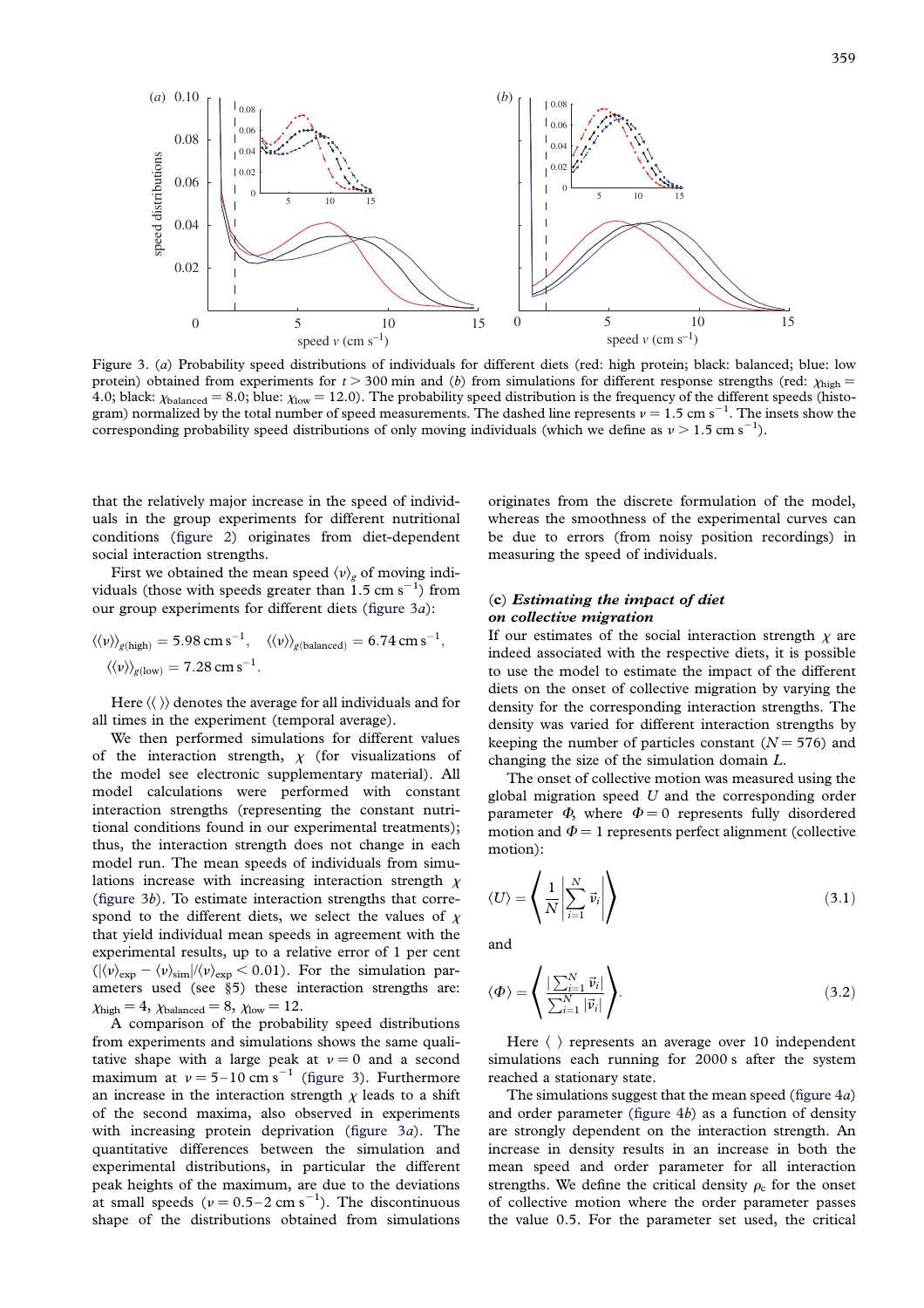

Figure 4. Simulation results for different densities. The  $(a)$  global migration speed and  $(b)$  order parameter as a function of density for individuals with different response strengths (red:  $\chi_{\text{high}} = 4.0$ ; black:  $\chi_{\text{balanced}} = 8.0$ ; blue:  $\chi_{\text{low}} = 12.0$ ). Error bars show  $\pm$  one s.d. The dashed line in (b) represents the threshold of the order parameter  $\Phi = 0.5$ , which we define as the critical density. Each point was calculated as an average over time series from 10 independent simulations. The time series of each run was recorded for time interval  $\Delta t = 2000$  after the system reached a stationary state (numerical time step  $dt = 0.006$ .

density decreases with increasing interaction strength, from  $\rho_c \approx 80 \text{ m}^{-2}$  for  $\chi_{\text{high}} = 4$ , to  $\rho_c \approx 58 \text{ m}^{-2}$  for  $\chi_{\text{balanced}} = 8$ , and finally  $\rho_c \approx 52 \text{ m}^{-2}$  for  $\chi_{\text{low}} = 12$ . Therefore, stronger escape and pursuit behaviour lead to mass migration occurring at a much lower density (figure 4). The qualitative result of the differences in critical densities for different  $\chi$ , in particular the large shift of the critical density for high-protein diet, also holds for different parameter sets, but the quantitative results may shift.

#### 4. DISCUSSION

We examined the role of individual locusts' nutritional (internal) state on motion in the presence and absence of social interactions (external factor). We could detect no statistical effect of diet on the movement patterns of individual locusts when alone in our assay system. It has been reported previously that individual locusts fed a nutritionally balanced diet rest longer between meals than those fed either an equally protein- or carbohydrate-biased diet [27,28]. Hence, if any effect were to be predicted on locomotion of individuals in our assay, it would be that locusts fed a balanced diet would have lower speeds and spend less time moving than those fed imbalanced diets. Such a tendency is indeed apparent in the data in figure 1 and the electronic supplementary material, figure S1, but is too weak to be a significant effect.

In contrast to isolated locusts, individuals fed on a lowprotein diet moved approximately 40 per cent faster than individuals fed on a high-protein diet when in groups (figure 2). The mean proportion of moving individuals was also significantly greater for the low-protein diet groups. This difference is particularly evident within the first 2 h of experiments (electronic supplementary material, figure S1b), when the influence of diet treatment would be expected to be most pronounced and before general effects of food deprivation swamped nutrientspecific effects of the pre-treatment [20]. Locust groups fed on a balanced diet initially showed speeds similar to those fed on a high-protein diet, but as the experiment progressed their mean speed increased and became similar to groups of individuals fed on a low-protein diet (figure  $2b-e$ ), presumably as all individuals became generally nutrient-deprived over time [20].

Our results indicate that the nutritional manipulations used in our study had a relatively limited influence on individuals' internal programme of movement, but strongly affected their response to environmental stimuli—in this case, cannibalistic interactions. Consequently, nutritional state can have a major impact on the dynamics of group movement, and the effect of nutritional state at the group level differs from the effects on the behaviour of isolated individuals. To test the prediction that this difference emerges from the way in which nutritional state alters the nature of social interactions between locusts, we created a stochastic model of individuals with intermittent movement and selective attraction and repulsion interactions. The simulation results support our prediction and show a similar shift in the maximum of the probability speed distribution of the moving individuals as observed in our experiments (figure 3). Our model results also show a transition in the mean speed and order parameter with increasing density (figure 4), a feature often observed in animal groups [12,29–31]. The model also suggests that increasing the interaction strength between individuals significantly decreases the critical density at which this transition occurs (from high to low protein). A higher interaction strength corresponds to higher levels of escape behaviour when individuals are approached from behind and higher levels of pursuit behaviour of those ahead, and simulates an increase in protein deprivation of the internal nutritional state of the individuals.

When locusts are in a group, internal nutritional conditions affect social interactions since other locusts provide a source of high-protein food. Locusts are known to possess highly effective mechanisms to regulate the intake of protein and carbohydrate [20]. Our empirical results show that groups of individuals fed on a high-protein diet moved and had mean speeds similar to if they were alone, unlike low-protein-fed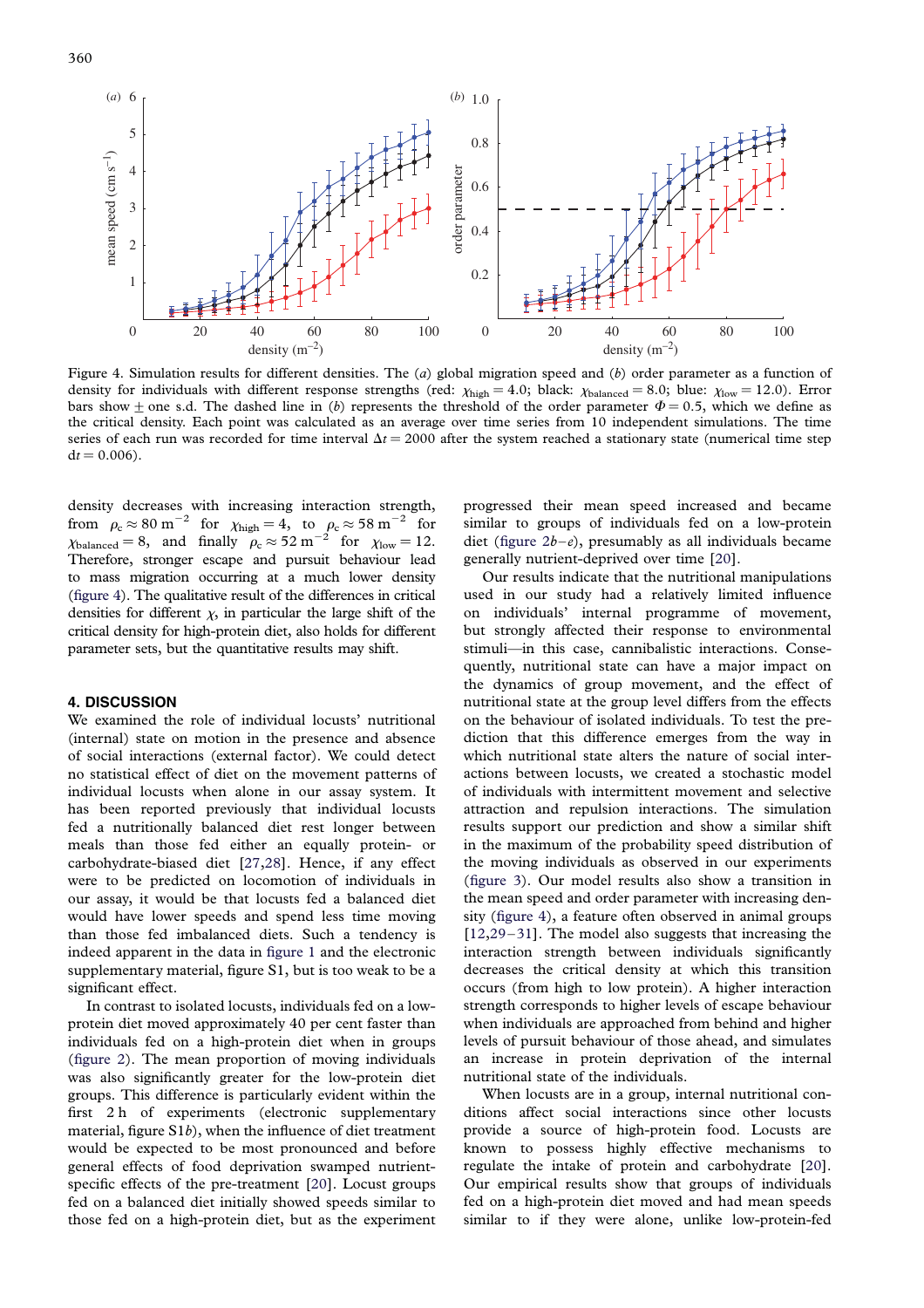individuals (electronic supplementary material, figure S2), suggesting that lack of protein has a greater effect on group motion. Those fed on low-protein diets need to restore their nutritional balance and obtain more protein [20]. When within groups, an abundant source of protein is other locusts, and interactions with other locusts provide opportunities for cannibalism [22]. In naturally occurring marching bands, cannibalism may not only provide locusts with additional protein, but may activate others to march and increase the degree of collective motion in the population, thereby driving the band to cover substantially greater distances than individual insects [21,22], thus effectively searching larger areas for new sources of food required by individuals within the group. This further supports the contention that reducing protein state results in stronger social interactions, and thus higher levels of collective motion. Additionally, travelling with conspecifics as a potential food source may enable locusts in bands to persist longer while traversing unfavourable parts of a patchy nutritional environment.

The results of this study help improve our understanding of animal movement, increasing our knowledge of some of the factors (internal and external) that influence an individual's movement and their interactive effects on animal motion. Not only is this information important in our understanding of collective motion in animals, particularly in pest species, but it may also be useful in predicting when and where collective animal migrations, which can have a significant impact on the environment, are likely to occur.

#### 5. MATERIAL AND METHODS

#### (a) Experiments

Healthy, intact freshly moulted gregarious desert locusts (S. gregaria) in the 5th (final nymphal) instar, reared under conditions described in [32], were placed in groups of 20 individuals in plastic cages  $(30 \times 20 \times 10 \text{ cm})$  with a mesh roof containing sawdust, an expanded aluminium perch and a water supply. Locusts were fed one of three dry, granular synthetic diets: low-protein, balanced (equal proportions of carbohydrate and protein) and high-protein (for details of diet composition see the electronic supplementary material) ad libitum for 48 h. Marching and feeding behaviour are low and irregular 24 h post moult [33], but by 48 h locusts have high and uniform marching, and maintain a high food intake.

After 48 h, either individual locusts in 'single locust experiments' or a group of 15 insects in 'group experiments' (above the threshold density for coordinated marching in the arena [12,33]) were placed in a ring-shaped experimental arena (80 cm diameter, walls 52.5 cm high and a central dome 17.5 cm diameter), as described in [12,22]. The motion of the locusts in the arena was then filmed for 8 h using a digital video camera (Canon XM2). Thirty trials were carried out for each treatment for group and single locust experiments (a total of 180 trials).

Automated digital tracking software [12,22], which captured images at a rate of five times per second, was used to analyse the video footage and thereby determine any differences in the behavioural parameters for each treatment. Information regarding the position, speed and direction of all the individuals in the marching band was obtained.

## (b) Statistics

The time series of the mean speed of an individual, the proportion of time spent moving by an individual when alone and the proportion of moving individuals within a group were analysed using a LME. Since we are dealing with time series analysis there is temporal autocorrelation, thus two data points collected in quick succession are more similar than ones that are far apart in time. To reduce the effects of temporal autocorrelation, the data were averaged into 20 min intervals. Only the first and last 2 h were included in the model (to examine the short-term time effect within 2 h and the long-term time effect between the beginning and the end of the experiment). Thus, our LMEs included the following response variables: diet, time and session (first or last 2 h of the experiment), treating experimental trial as a random factor. All proportion data  $(p)$  were transformed using arcsin  $\sqrt{p}$  transformation [34]. The data were checked for normality and homogeneity of variance, and non-normally distributed data were transformed using an inverse transformation (mean speed in single locust experiments). Statistical analysis was carried out in R v. 2.8.0.

#### (c) Model implementation

In order to model the experimental results, we introduce a simplified individual-based description of the locust dynamics in two spatial dimensions. Each individual is considered as a particle, which can move actively and interact with neighbours within a sensory range  $l_s$  (set to  $l_s = 14$  cm according to  $[12]$ ). The response of an individual i to other individuals is described by an effective social force  $\vec{F}_i^s$ , which is the sum of three different components: escape behaviour, where individuals move away when they are approached from behind; pursuit behaviour, where an individual moves towards another individual moving forwards in front of it; and a repulsion component, which ensures individuals maintain a preferred minimal distance from neighbours (the details of the social force calculations can be found in the electronic supplementary material). The escape and pursuit interactions are similar to those described in [15] and only take place if individuals have a distance greater than the repulsion range, but still within the sensory range. There are no escape and pursuit interactions with stationary individuals. Here, we set the repulsion range to 4 cm (typical locust's size). Thus, at small distances (less than the repulsion range) repulsion dominates the individual dynamics and individuals increase their distance away from close neighbours irrespective of the escape/pursuit interaction scheme.

In our simulations, we consider escape-dominated social responses [22], with a constant ratio  $\chi_e/\chi_p = 5$ . This gives us a single parameter determining the strength of the social interaction  $\chi = \chi_e$ , which we assume is correlated with the nutritional state.

Based on the experimental observations of intermittent movement (electronic supplementary material, figure S3), we consider each individual to be in one of two kinematic states: moving or non-moving. In the moving state, an individual moves actively with a preferred (mean) speed and orientation, which may fluctuate owing to social interactions or noise (for details of speed and orientation fluctuation calculations see the electronic supplementary material). In the non-moving state, individuals are at rest (speed equals zero) and keep their orientation from their last position in the moving state.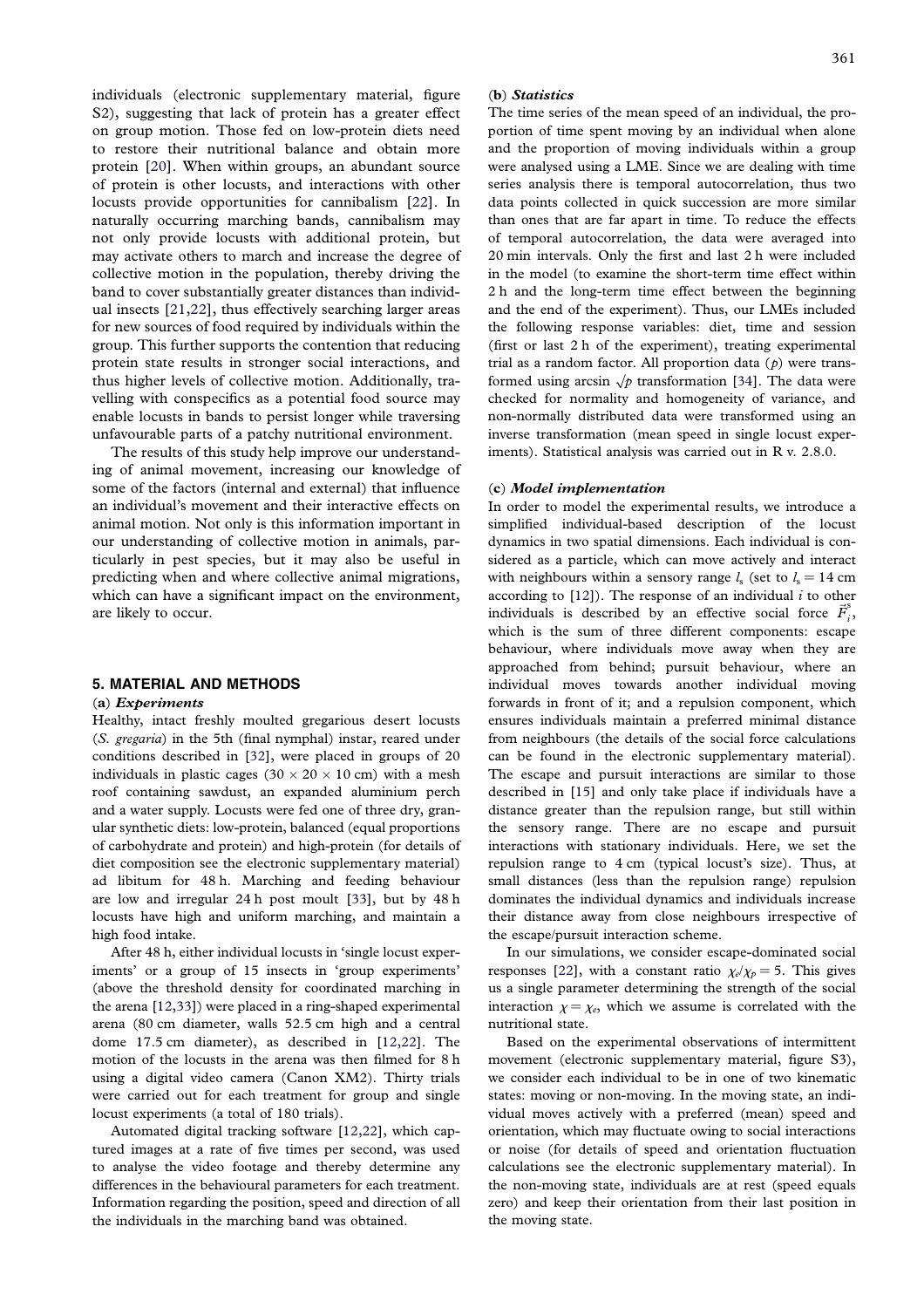The change of the kinematic state of a solitary individual, owing to various internal and external factors, is described as stochastic processes with the transition rates  $r_{nm}$  and  $r_{mn}$ (probabilities of transition per unit time). In general, for an individual within a group, both transition rates depend on its social interactions within its sensory range. In our experiments, the proportion of moving individuals shows a weak dependence on the diet and at the end of experiments (after 300 min) approaches an asymptotic value of 0.5–0.7, independent of the diet (electronic supplementary material, figure S1b). Furthermore previous experiments show no significant dependence of the proportion of moving individuals on the density [12]. Thus for simplicity we set both rates as constant:  $r_{mn} = 0.025$  and  $r_{nm} = 0.040$ , which yields a proportion of moving individuals in the simulations that is comparable to the experiments. In order to confirm that this simplification does not have a major impact on the model predictions for the onset of collective motion, we tested two additional extensions of the model with transition rates (between the moving and non-moving states) dependent on the strength of the social force acting on an individual or on the nutritional state (see electronic supplementary material, materials and methods and figures S4 and S5). All tested variants yield similar qualitative and quantitative predictions on the onset of collective motion. Simulations of the model with transition rates dependent on the social force show a strong effect of density of individuals on the proportion of moving individuals in groups, which contrasts with previous experimental results in this species [12]. The model with transition rates dependent on nutritional state shows diet differences in the proportion of time spent moving in single individual simulations, which was not observed in our experimental results (electronic supplementary material, figure S1). We therefore select the simplest model with constant transition rates in our study.

For a solitary individual, the new direction of motion after a transition from the non-moving to moving state is chosen randomly, whereas for a socially interacting individual it is chosen to be the direction of the total social force acting on the individual at the time of the transition. The initial speed after a transition is set to the preferred speed.

The authors acknowledge support from the Natural Environment Research Council (S.B., J.J.H.), Searle Scholars Award 08-SPP-201 (I.D.C.), National Science Foundation Award PHY-0848755 (I.D.C.), Office of Naval Research Award N00 014-09-1-1074 (I.D.C.) and a DARPA grant no. HR0011-09-1-0055 (to Princeton University), the Australian Research Council Federation Fellowship (S.J.S), the ARC Discovery Scheme (S.J.S), German Science Foundation through the Sfb555 'Complex Nonlinear Processes' (P.R., L.S.-G.) and the Australian Research Council (G.A.S.). The authors also thank N. Milligan for help with the rearing of the gregarious locusts, J. Buhl, M. Collett, V. Guttal, C. Ioannou, Y. Katz, C. Torney for helpful discussions, and two anonymous referees for their comments and suggestions.

### **REFERENCES**

- 1 Couzin, I. D. 2007 Collective minds. Nature 445, 715. (doi:10.1038/445715a)
- 2 Czirok, A., Stanley, H. E. & Vicsek, T. 1997 Spontaneously ordered motion of self-propelled particles. J. Phys. A Math. Theor. 30, 1375–1385.
- 3 Parrish, J. K. & Edelstein-Keshet, L. 1999 Complexity, pattern, and evolutionary trade-offs in animal

aggregations. Science 284, 99–101. (doi:10.1126/ science.284.5411.99)

- 4 Vicsek, T., Czirók, A., Ben-Jacob, E., Cohen, I. & Shochet, O. 1995 Novel type of phase transition in a system of self driven particles. Phys. Rev. Lett. 75, 1226–1229. (doi:10.1103/PhysRevLett.75.1226)
- 5 Deisboeck, T. S. & Couzin, I. D. 2009 Collective behaviour in cancer cell populations. BioEssays 31, 190-197. (doi:10.1002/bies.200800084)
- 6 Dayan, P. & Abbott, L. F. 2001 Theoretical neuroscience: computational and mathematical modeling of neural systems. Cambridge, MA: MIT Press.
- 7 Rabinovich, M. I., Varona, P., Selverston, A. I. & Abarbanel, H. D. I. 2006 Dynamical principles in neuroscience. Rev. Mod. Phys. 78, 1213-1266.
- 8 Couzin, I. D. 2009 Collective cognition in animal groups. Trends Cogn. Sci. 13, 36–43. (doi:10.1016/j.tics. 2008.10.002)
- 9 Sumpter, D. J. T. 2006 The principles of collective animal behaviour. Phil. Trans. R. Soc. B  $361$ ,  $5-22$ . (doi:10.1098/rstb.2005.1733)
- 10 Nathan, R. 2008 An emerging movement ecology paradigm. Proc. Natl Acad. Sci. USA 105, 19050-19051. (doi:10.1073/pnas.0808918105)
- 11 Burrows, M. 1996 The neurobiology of an insect brain. Oxford, UK: Oxford University Press.
- 12 Buhl, J., Sumpter, D. J. T., Couzin, I. D., Hale, J. J., Despland, E., Miller, E. R. & Simpson, S. J. 2006 From disorder to order in marching locusts. Science 312, 1402–1406. (doi:10.1126/science.1125142)
- 13 Couzin, I. D., Krause, J., Franks, N. R. & Levin, S. A. 2005 Effective leadership and decision making in animal groups on the move. Nature 433, 513-516. (doi:10.1038/nature03236)
- 14 Gregoire, G. & Chate, H. 2004 Onset of collective and cohesive motion. Phys. Rev. Lett. 92, 025702. (doi:10.1103/PhysRevLett.92.025702)
- 15 Romanczuk, P., Couzin, I. D. & Schimansky-Geier, L. 2009 Collective motion due to individual escape and pursuit response. Phys. Rev. Lett. 102, 010602. (doi:10. 1103/PhysRevLett.102.010602)
- 16 Ma, K. 1976 Modern theory of critical phenomena. Reading, MA: Benjamin-Cummings Pub Co.
- 17 Sethna, J. P. 2006 Statistical mechanics: entropy, order parameters, and complexity. Oxford, UK: Oxford University Press.
- 18 Nathan, R., Getz, W. M., Revilla, E., Holyoak, M., Kadmon, R., Saltz, D. & Smouse, P. E. 2008 A movement ecology paradigm for unifying organismal movement research. Proc. Natl Acad. Sci. USA 105, 19 052–19 059. (doi:10.1073/pnas.0800375105)
- 19 Getz, W. M. & Saltz, D. 2008 A framework for generating and analyzing movement paths on ecological landscapes. Proc. Natl Acad. Sci. USA 105, 19 066-19 071. (doi:10. 1073/pnas.0801732105)
- 20 Simpson, S. J. & Raubenheimer, D. 2000 The hungry locust. Adv. Stud. Behav. 29, 1–44. (doi:10.1016/ S0065-3454(08)60102-3)
- 21 Simpson, S. J., Sword, G. A., Lorch, P. D. & Couzin, I. D. 2006 Cannibal crickets on a forced march for protein and salt. Proc. Natl Acad. Sci. USA 103, 4152–4156. (doi:10.1073/pnas.0508915103)
- 22 Bazazi, S., Buhl, J., Hale, J. J., Anstey, M. L., Sword, G. A., Simpson, S. J. & Couzin, I. D. 2008 Collective motion and cannibalism in locust migratory bands. Curr. Biol. 18, 735–739. (doi:10.1016/j.cub. 2008.04.035)
- 23 Bartumeus, F. 2009 Behavioral intermittence, Lévy patterns, and randomness in animal movement. Oikos 118, 488 –494.